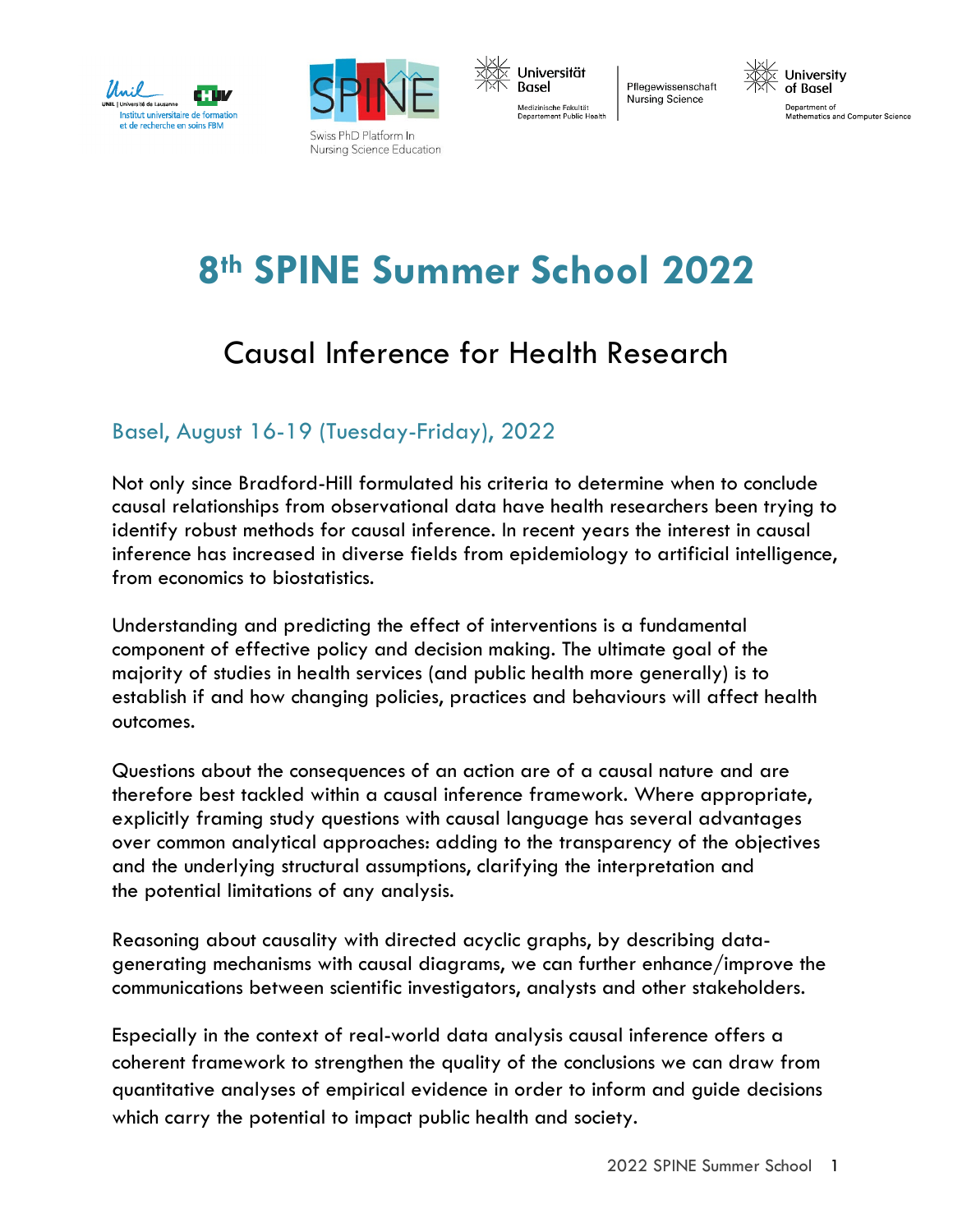





Pflegewissenschaft **Nursing Science** 



The **2022 SPINE Summer School** will bring international scholars and PhD students together to introduce key principles for causal inference from observational data including specifying a precise research question, working with directed acyclic graphs and structural causal models, designing observational studies with the help of trial emulation. Participants will have the opportunity to discuss how these principles can be applied to their own research projects. The Summer School 2022 will be on-site at the University of Basel and offers a mix of lectures on methodological key challenges, active group work led by senior researchers, and formative feedback from peers and experienced researchers to foster interaction and critical thinking.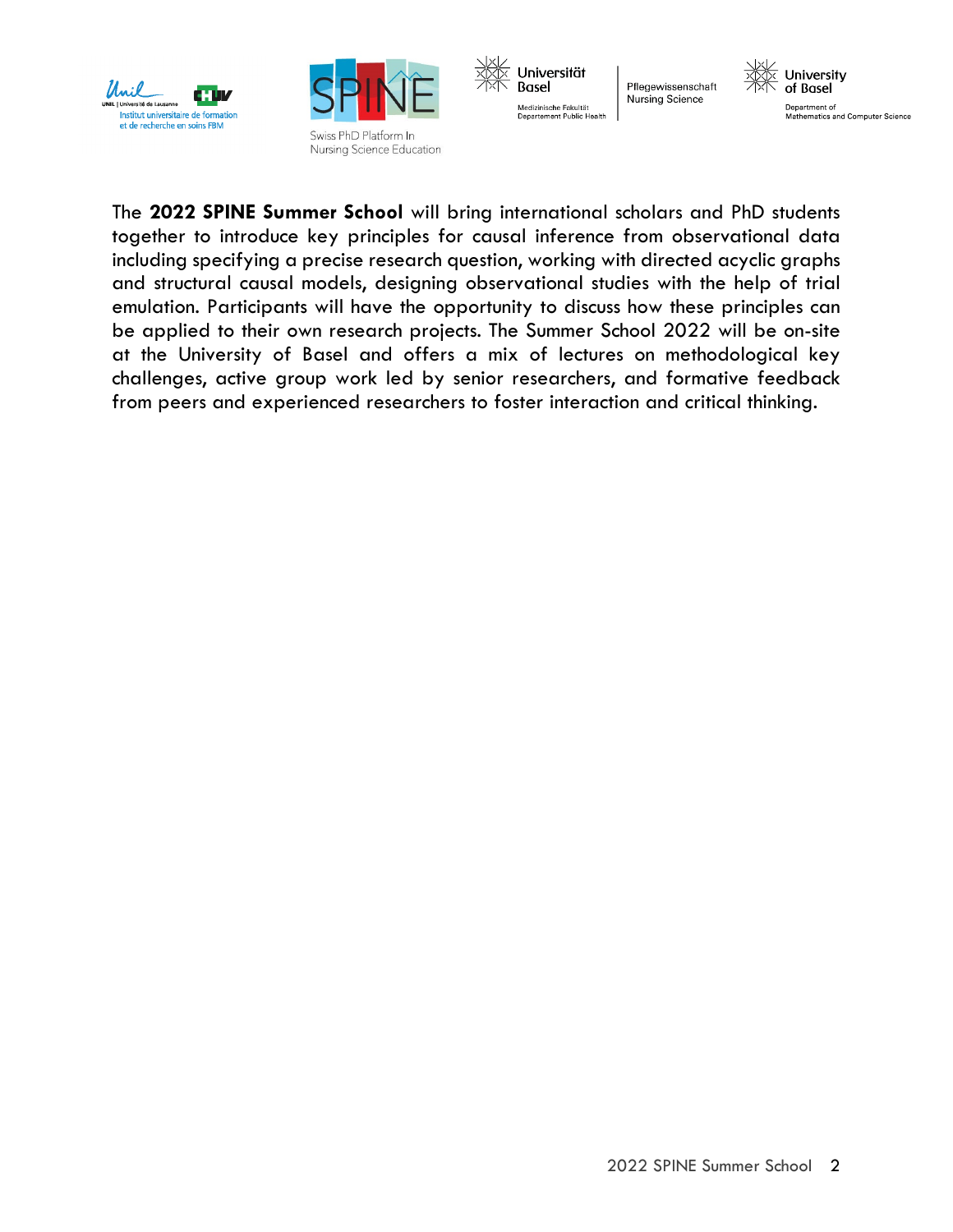



Universität Basel Medizinische Fakultät Departement Public Health

Pflegewissenschaft **Nursing Science** 

University of Basel Department of Mathematics and Computer Science

## 8th SPINE Summer School 2022

#### **Organizers**

SPINE is an educational platform for doctoral students working towards a PhD in Nursing Science at the Universities of Lausanne and Basel. SPINE provides educational courses and Summer schools for doctoral students in nursing and other health-related disciplines, along with other events, such as the Doctoral Research Day.

#### SPINE Directors

Prof. Anne-Sylvie Ramelet [anne-sylvie.ramelet@chuv.ch](mailto:anne-sylvie.ramelet@chuv.ch) +41 (0) 21 314 23 05

Prof. Michael Simon  $m.simon@unibas.ch$ +41 (0) 61 207 09 12

## Learning objectives

By the end of this course, participants will be able to:

- Specify a precise research question in the language of causal inference
- Describe causal mechanisms with directed acyclic graphs
- Apply graphical criteria to identify potential sources of bias and inform the analysis and data collection
- Choose the study design and statistical methods of an observational study using the trial emulation approach

The 2022 Summer School is a 4-day intensive course combining lectures and group work, followed by optional personal guidance on participants' individual projects (26 August, 2 and 16 September, 14h-16h). The course will be taught in English.

Registration Deadline: June 20th 2022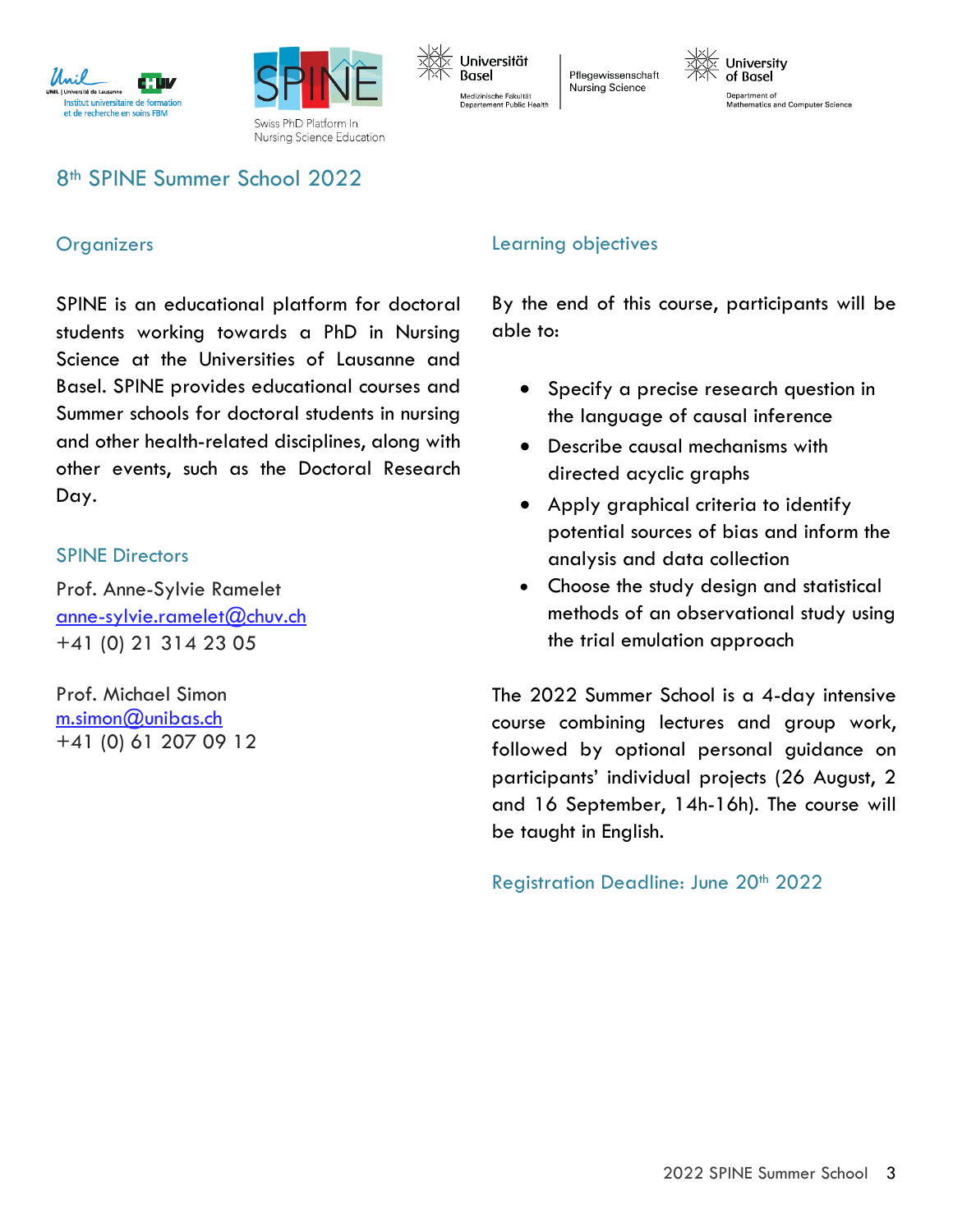



Universität Basel Medizinische Fakultät Departement Public Health

Pflegewissenschaft **Nursing Science** 



Department of Mathematics and Computer Science

## 8th SPINE Summer School 2022

## **Faculty**

## Professor Giusi Moffa

Giusi Moffa is an assistant professor of statistics at the Department of Mathematics and Computer Science of the University of Basel and is also affiliated with the University College London. Giusi works on statistical methods for causal discovery and estimation of intervention effects from observational data. Her methodological work is motivated by real-life applications in health care, clinical research and epidemiology.

## Professor Michael Simon

Michael is associate professor at the Institute of Nursing Science at the University of Basel. Michael's research aims to improve healthcare quality by developing structures and processes of nursing care. Using health services research methodology, causal inference and routine data to make quality of nursing care visible and more effective.

## Professor Sara Lodi

Sara Lodi is an Assistant Professor in Biostatistics at Boston University School of Public Health. She obtained her PhD in Medical Statistics at the London School of Hygiene and Tropical Medicine in 2009, UK. Her research focuses on clinical epidemiology and comparative effectiveness research using routinely collected health data. Methodologically, she focuses on statistical techniques for causal inference to estimate effects of interventions in the areas of infectious disease and substance use disorders.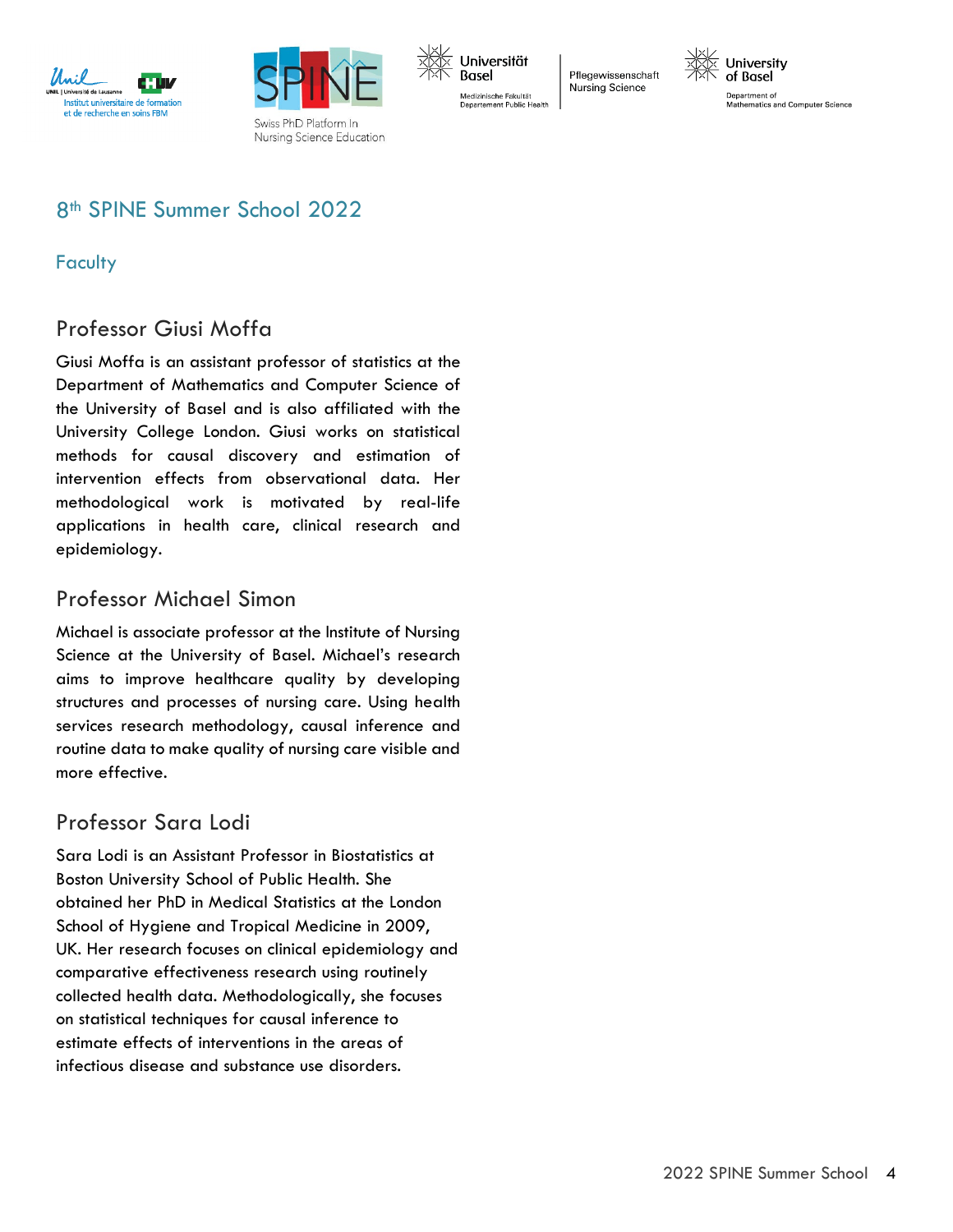





Pflegewissenschaft Nursing Science



Department of<br>Mathematics and Computer Science

## 8th SPINE Summer School 2022 - Course Schedule 16.-19.08.2022

(A more detailed schedule will follow)

| Day 1 | Tuesday 16 August 2022              | Introduction to causal inference                                                                                                         |
|-------|-------------------------------------|------------------------------------------------------------------------------------------------------------------------------------------|
| Day 2 | <b>Wednesday, 17 August</b><br>2022 | How causal diagrams in the form of directed acyclic graphs (DAGs)<br>capture the mechanism generating the observed data                  |
| Day 3 | Thursday, 18 August<br>2022         | How to draw causal inference from observational data with DAGs<br>Common methodological and analytical approaches for<br>'deconfounding' |
| Day 4 | Friday, 19 August 2022              | <b>Trial Emulation</b>                                                                                                                   |